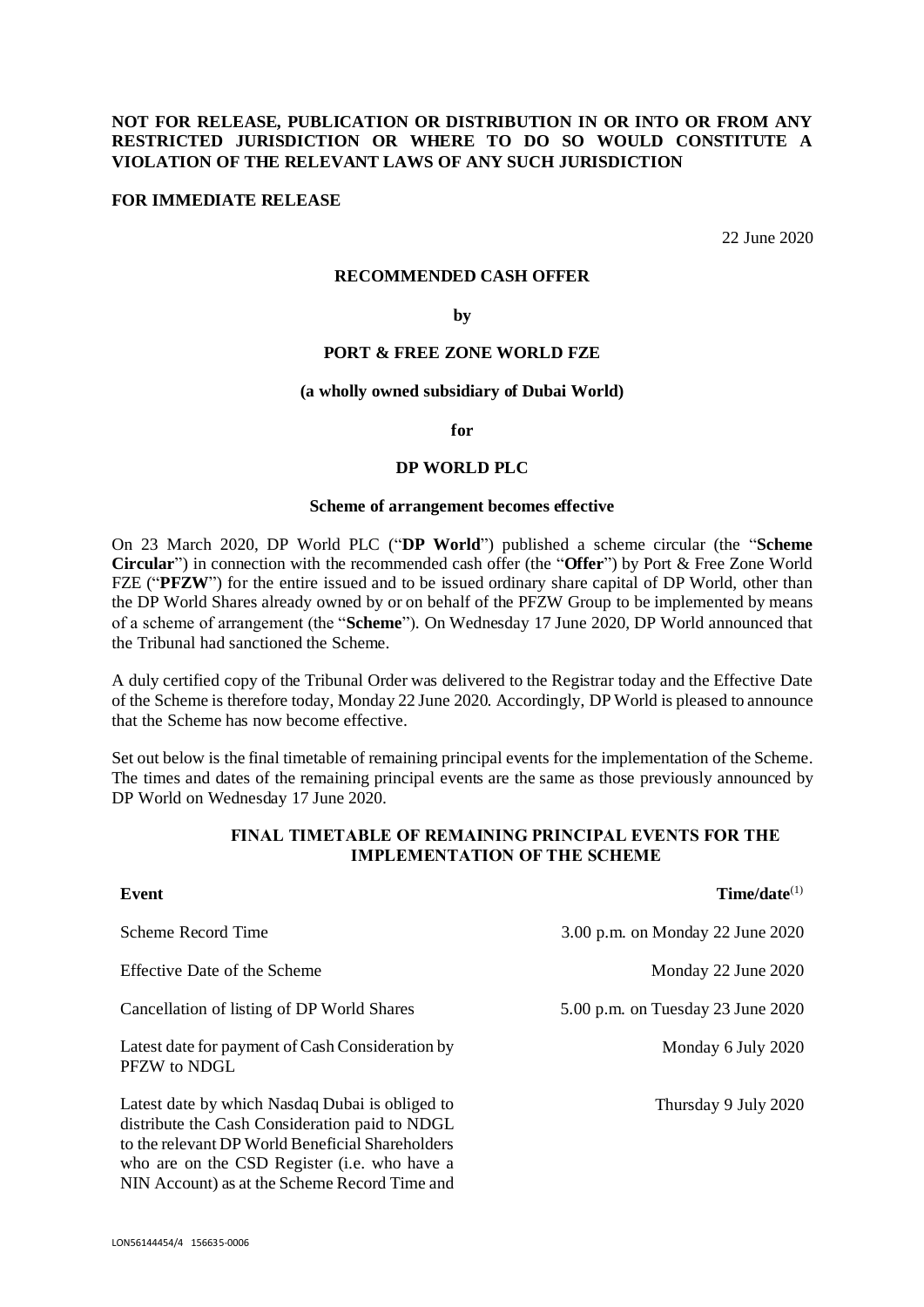who have registered electronic fund transfer details with Nasdaq Dubai prior to the Effective Date in accordance with the Scheme Circular

**Notes:**

(1) All times shown are UAE times.

Capitalised terms used but not defined in this announcement have the meaning given to them in Scheme Circular.

### **Enquiries:**

| Citigroup (financial adviser to PFZW)<br>Michael Borch                                                            | Tel: $+44$ 20 7986 4000 |
|-------------------------------------------------------------------------------------------------------------------|-------------------------|
| Deutsche Bank (financial adviser to PFZW)<br>Richard Sheppard<br>Charles Wilkinson                                | Tel: $+44$ 20 7545 8000 |
| <b>DP</b> World<br>Redwan Ahmed, Head of Investor Relations<br>Rothschild $\&$ Co (financial adviser to DP World) | Tel: $+971$ 4 8080842   |
| Chris Hawley<br>James Douglas-Hamilton<br>Ali Kazmi                                                               | Tel: +44 207 280 5000   |

### **Further information**

*Citigroup Global Markets Limited ("Citigroup"), which is authorised by the Prudential Regulation Authority ("PRA") and regulated by the Financial Conduct Authority ("FCA") and PRA in the United Kingdom, is acting as financial adviser for PFZW and for no one else in connection with the Offer and other matters described in this announcement, and will not be responsible to anyone other than PFZW for providing the protections afforded to clients of Citigroup nor for providing advice in connection with the Offer, or any other matters referred to in this announcement. Neither Citigroup, nor any of its subsidiaries, branches or affiliates, nor any of their respective directors or employees owes or accepts any duty, liability or responsibility whatsoever (whether direct or indirect, consequential, whether in contract, in tort, in delict, under statute or otherwise) to any person who is not a client of Citigroup in connection with this announcement, any statement contained herein, the Offer or otherwise.* 

*Deutsche Bank AG is authorised under German Banking Law (competent authority: European Central Bank) and, in the United Kingdom, by the PRA. It is subject to supervision by the European Central Bank and by BaFin, Germany's Federal Financial Supervisory Authority, and is subject to limited regulation in the United Kingdom by the PRA and the FCA. Details about the extent of its authorisation and regulation by the PRA, and regulation by the FCA, are available on request. Deutsche Bank AG, acting through its London branch ("Deutsche Bank"), is acting as financial adviser to PFZW and no one else in connection with the Offer and will not be responsible to any person other than PFZW for providing the protections afforded to clients of Deutsche Bank, nor for providing advice in relation to the Offer or any other matters referred to in this announcement. Neither Deutsche Bank nor any of its affiliates, directors or employees owes or accepts any duty, liability or responsibility whatsoever (whether direct, indirect, consequential, whether in contract, in tort, under statute or otherwise) to any person who is not a client of Deutsche Bank in connection with this announcement, any statement contained herein or otherwise.*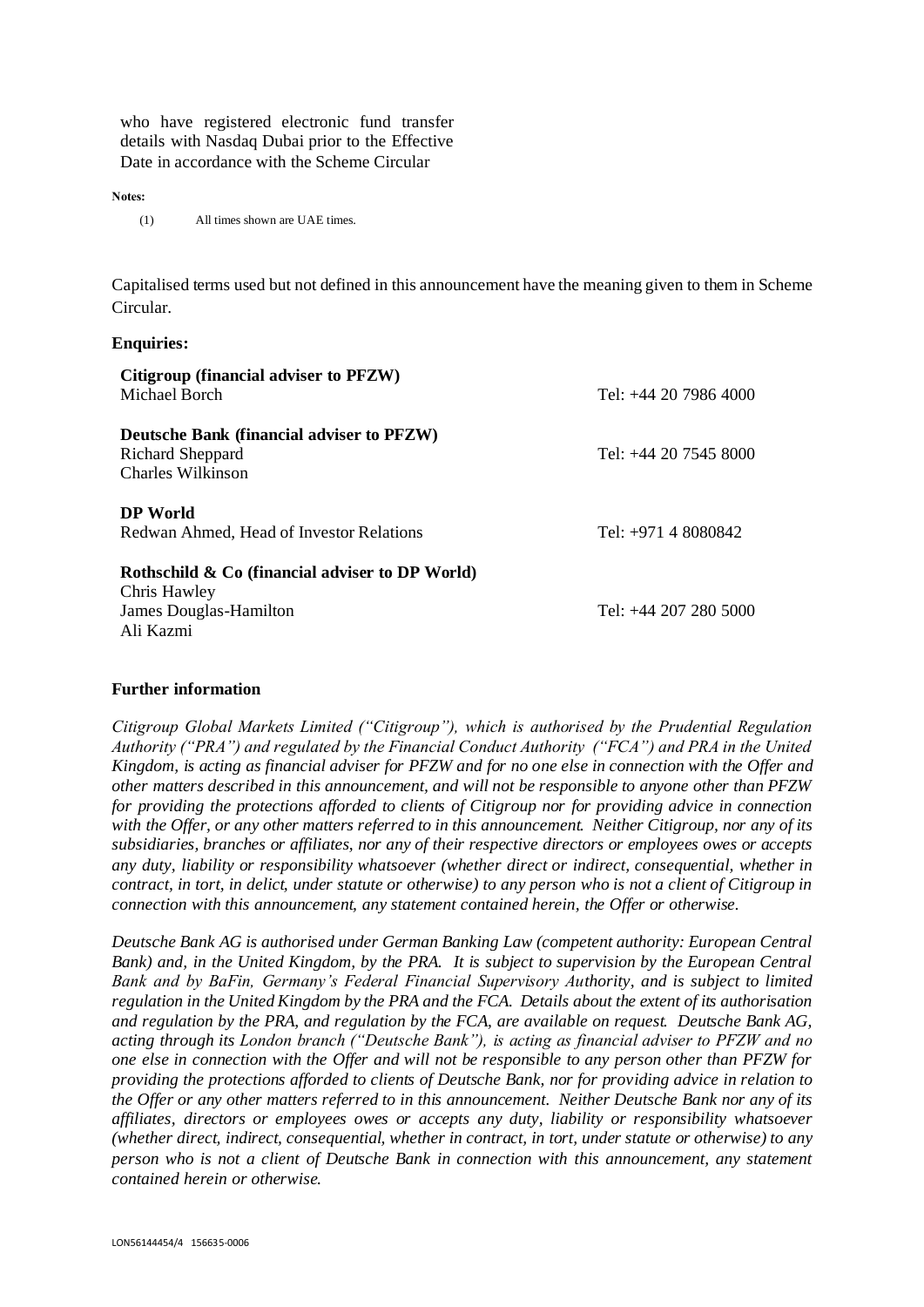*Rothschild & Co Middle East Limited ("Rothschild & Co"), which is authorised and regulated in the DIFC by the DFSA, is acting exclusively for DP World and no one else in connection with the Offer and will not be responsible to anyone other than DP World for providing the protections afforded to clients of Rothschild & Co nor for providing advice in relation to the Offer or any other matters referred to in this announcement.* 

*No person has been authorised to give any information or make any representations other than those contained in this announcement and, if given or made, such information or representations must not be relied upon as having been authorised by DP World, the DP World Directors, PFZW, the PFZW Directors or by Citigroup, Deutsche Bank or Rothschild & Co or any other person involved in the Offer.*

*This announcement is for information purposes only and is not intended to, and does not, constitute or form part of any offer or invitation to purchase, otherwise acquire, subscribe for, sell or otherwise dispose of, any securities or the solicitation of any vote or approval in any jurisdiction pursuant to the Offer or otherwise, nor shall there be any sale, issuance or transfer of securities of DP World in any jurisdiction in contravention of applicable law. The Offer will be made solely through the Scheme Circular, which contains, or will contain, the full terms and conditions of the Offer, including details of how to vote in respect of the Offer. Any acceptance or other response to the Offer should be made only on the basis of the information in the Scheme Circular.*

*This announcement does not constitute a prospectus or prospectus equivalent document.*

# **Overseas Shareholders**

*This announcement has been prepared in accordance with, and the Offer is subject to, the applicable rules and regulations of the DFSA and the laws of the DIFC and information disclosed may not be the same as that which would have been prepared in accordance with the laws of jurisdictions other than the DIFC. The availability of the Offer to Overseas Shareholders may be affected by the laws of the relevant jurisdiction in which they are located. Any persons who are subject to the laws of, or residents of, any jurisdiction other than the DIFC should inform themselves about, and observe, any applicable legal or regulatory requirements. If you remain in any doubt, you should consult your professional adviser in the relevant jurisdiction without delay.*

*Unless otherwise determined by PFZW or required by the TKO, and permitted by applicable law and regulation, the Offer will not be made available, directly or indirectly, in, into or from a Restricted Jurisdiction where to do so would violate the laws in that jurisdiction and no person may vote in favour of the Scheme by any such use, means, instrumentality or from within a Restricted Jurisdiction or any other jurisdiction if to do so would constitute a violation of the laws of that jurisdiction. To the fullest extent permitted by applicable law, the companies and persons involved in the Offer disclaim any responsibility or liability for the violation of such restrictions by any persons. This announcement has been prepared for the purposes of complying with the applicable rules and regulations of the DFSA and the laws of the DIFC and the information disclosed may not be the same as that which would have been disclosed if this announcement had been prepared in accordance with the laws of jurisdictions outside of the DIFC.*

*Copies of this announcement and any formal documentation relating to the Offer are not being, and must not be, directly or indirectly, mailed or otherwise forwarded, distributed or sent in or into or from any Restricted Jurisdiction and persons receiving such documents (including custodians, nominees and trustees) must not mail or otherwise forward, distribute or send it in or into or from any Restricted Jurisdiction. Doing so may render invalid any related purported vote in respect of the Offer.* 

*Further details in relation to Overseas Shareholders are contained in the Scheme Circular.*

# **Notice to US investors in DP World**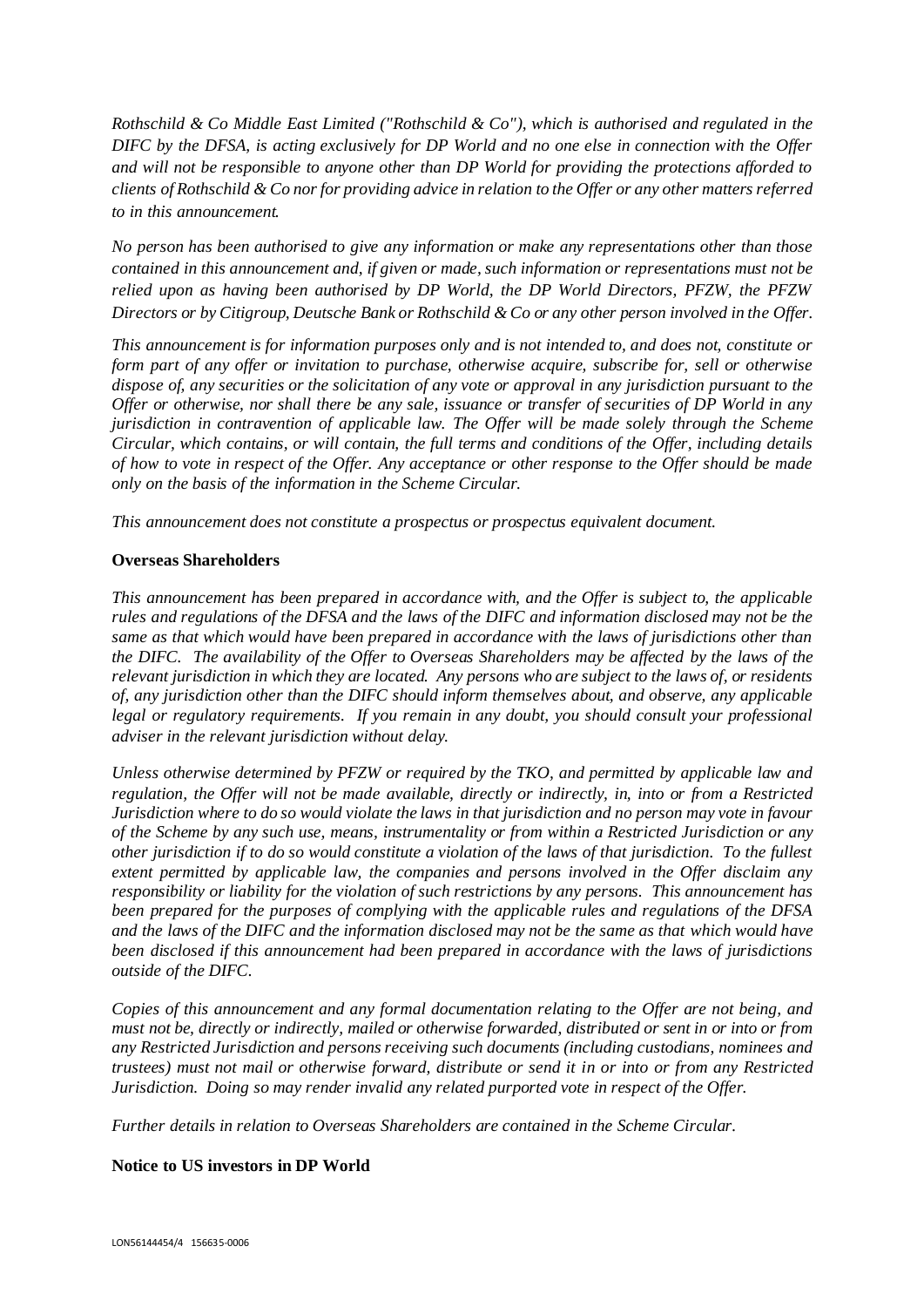*The Offer relates to the shares of a DIFC company that is not registered under the US Securities Exchange Act of 1934, as amended (the "US Exchange Act") and is being made by means of a scheme of arrangement provided for under the DIFC Companies Law. A transaction effected by means of a scheme of arrangement is not subject to the tender offer or proxy solicitation rules under the US Exchange Act. Accordingly, the Offer is subject to the disclosure requirements and practices applicable in the DIFC to schemes of arrangement which differ from the disclosure requirements of the US tender offer and proxy solicitation rules.*

*The financial information included in this announcement has been prepared in accordance with accounting standards applicable in the DIFC and thus may not be comparable to financial information of US companies or companies whose financial statements are prepared in accordance with generally accepted accounting principles in the US ("US GAAP"). US GAAP differs in certain significant respects from accounting standards applicable in the DIFC. None of the financial information in this announcement has been audited in accordance with auditing standards generally accepted in the United States or the auditing standards of the Public Company Accounting Oversight Board (United States).*

*PFZW, certain affiliated companies and the nominees or brokers (acting as agents) may make certain purchases of, or arrangements to purchase, shares in DP World outside the Offer, such as in open market purchases or privately negotiated purchases, during the period in which the Offer remains open for acceptance. If such purchases or arrangements to purchase were to be made, they would be made outside the US and would comply with applicable law, including DIFC laws and the US Exchange Act. Any such purchases by PFZW or its affiliates will not be made at prices higher than the price of the Offer provided in this announcement unless the price of the Offer is increased accordingly. Any information about such purchases will be disclosed as required under DIFC laws and will be available to all investors (including US investors) on Nasdaq Dubai's website at [www.nasdaqdubai.com.](http://www.nasdaqdubai.com/) To the extent that such information is required to be publicly disclosed in the DIFC in accordance with applicable regulatory requirements, this information will, as applicable, also be publicly disclosed in the United States.*

*It may be difficult for US holders of DP World Shares to enforce their rights and any claim arising out of the US federal securities laws in connection with the Offer, since PFZW and DP World are located in a non-US jurisdiction, and some or all of their officers and directors may be residents of a non-US jurisdiction. US holders of DP World Shares may not be able to sue a non-US company or its officers or directors in a non-US court for violations of the US securities laws. Further, it may be difficult to compel a non-US company and its affiliates to subject themselves to a US court's judgement.*

*Neither the Offer nor this announcement have been approved or disapproved by the SEC, any state securities commission in the United States or any other US regulatory authority, nor have such authorities passed upon or determined the adequacy or accuracy of the information contained in this announcement or the merits of this Offer. Any representation to the contrary is a criminal offence in the United States. The receipt of cash pursuant to the Offer by a US holder as consideration for the transfer of its DP World Shares pursuant to the Offer will likely be a taxable transaction for United States federal income tax purposes and under applicable United States state and local, as well as foreign and other, tax laws. Each DP World Holder is urged to consult his or her independent professional adviser immediately regarding the tax consequences of the Offer applicable to him or her.* 

## **Forward-looking statements**

*This announcement, including information included or incorporated by reference in this announcement, may contain "forward-looking statements" concerning the Offer, PFZW, the PFZW Group, DP World and the DP World Group. Generally, the words "will", "may", "should", "could", "would", "can", "continue", "opportunity", "believes", "expects", "intends", "anticipates", "estimates" or similar expressions identify forward-looking statements. The forward-looking statements involve risks and uncertainties that could cause actual results to differ materially from those expressed or suggested in*